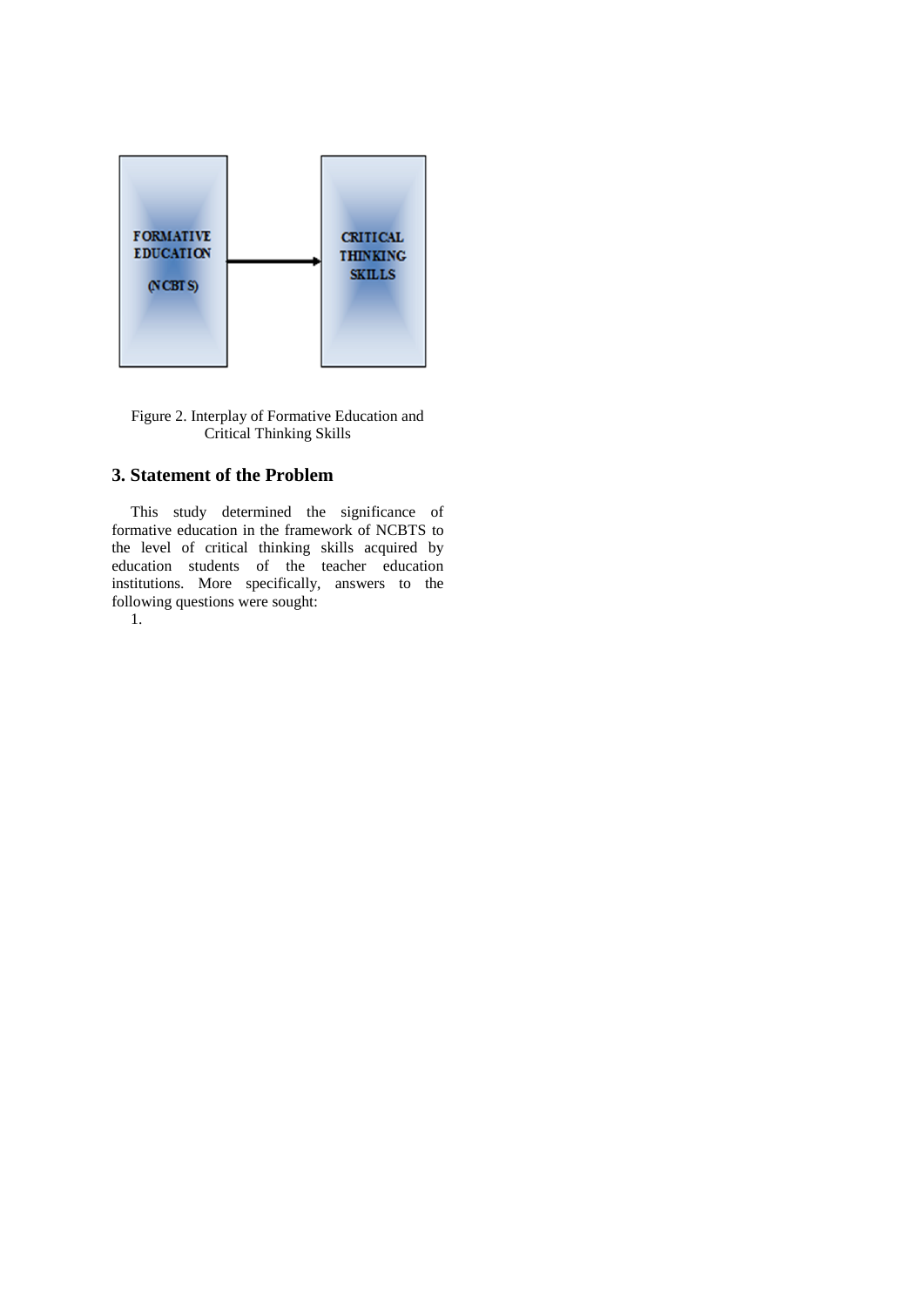To cite, curriculum, Planning, Assessing and Reporting and Community Linkages got a Poor evaluation. A question on curriculum (What generalization can be assumed from the given data?), which asked how a teacher aligns objectives to lessons, got the least number of right answer. Only 19.2% of the students responded correctly. The question asked in this item made use of sample philosophy syllabus. This might be contributory to their incorrect choice because philosophy is not that related to their course, though they had it as a minor subject. Piaget has this to say:

Perhaps nearly all adults are capable of reasoning at formal level but do so only on problems that hold their interest or problems that have vital importance to them [14].

This signifies that interest plays a vital role in a person's ability to reason and to perform in a problem solving activity. In the case of education students, the item on Philosophy may not have sparked interest to them. Added to that, they might have a negative consideration of the subject, being a subject that asks one to reason.

Furthermore, in the domain Planning, Assessing and Reporting majority of the respondents (73 out of 156) showed a POOR evaluation. Considering the low performance in analysis, a critical thinking skill, it is not surprising that the students would get low in this domain of NCBTS. Indeed, as Jean Piaget asserts, knowledge comes in hierarchy. Thus, according to Hockenbury, if the difficulty will not be resolved in the lower level, more difficulty will be experienced as one is faced with more complex mental processes [15].

Table 2 exhibits the distribution of the respondents' critical thinking skills. The table shows that students have Fair to Poor critical thinking skills. The overall mean result of 35.97 indicates that the students have FAIR critical thinking skills.

## **Table 2. Distribution of the Respondents' Level of Critical Thinking Skills [ n = 156 ]**

| Over-all Level of<br><b>Critical Thinking</b><br>Skills                              | <b>Frequency</b>    | Percentage                      |
|--------------------------------------------------------------------------------------|---------------------|---------------------------------|
| Very Good [ 48 – 60 ]<br>Good<br>[42 - 47]<br>$[31 - 41]$<br>Fair<br>[ 0-30]<br>Poor | 1<br>26<br>66<br>63 | 0.64<br>16.67<br>42.31<br>40.38 |
| Fair<br>Mean = $35.97$                                                               | $sd = 6.01$         |                                 |
| <b>Indicators</b>                                                                    | Mean                | <b>Description</b>              |
| 1. Inference                                                                         | 3.40                | Poor                            |

| 1. Inference                           | 3.40 Poor |  |
|----------------------------------------|-----------|--|
| 2. Recognition of Assumption 6.67 Fair |           |  |
| 3. Deduction                           | 6.27 Fair |  |

| 4. Interpretation | 6.47 Fair |  |
|-------------------|-----------|--|
|                   |           |  |

5. Synthesis 6.84 Fair<br>6. Evaluation of Argument 6.33 Fair

6. Evaluation of Argument

As the table further illustrates, 40.38 percent of students are Poor in this area. This poor performance is greatly influenced by the respondents' Poor evaluation in the inference level. Inference got the lowest mean among the responses.

Ten questions were used to measure this level. The test consisted of two statements of facts. After each statement are five questions that are supposed to be verified by the students as regard the degree of their falsity or truth. Since this skill involves experience and knowledge, diversity and breadth of the scope of a person's exposure can affect its development. With a limited observation, it is expected that inferential skill is low.

The skill in making inference does not stop only in evaluating the text using experience and knowledge; it also involves the judgment based on the direct evidence from the text.

In the case of the students, they have failed to check on the given statement. They have probably made assumptions rather than reason according to what the given statements in the test paper provide. What the students exhibited is perhaps the common phenomenon of understanding without the use of reasoning.

According to Ruggiero, this is just an intuition [5]. He further states that such activity is just a starting point of the thinking process and not its end and that "the only conclusion worth drawing is one based on a thorough understanding of the problem or issue and its possible solutions or resolution". Therefore to arrive at the correct inference, the students could have used their prior knowledge (as they read through the given passage and understood it). They are supposed to disregard personal biases.

This explains why the total performance of the test is Fair. Expectedly, they have Fair performance in the whole test. Forcier contends "learners must be provided with a rich environment of sensory experiences, to which they will respond in a problem-solving fashion in order to build understanding" [16]. With good college experience, thinking skills are enhanced. In a study of Terenzini, he found out that college experience is significantly related to students' critical thinking skills [19].

Moreover, the table illustrates that among the indicators, synthesis got the highest mean (6.84). This signifies that the students are almost good in the synthesis level of thinking

The result of this study supports the claims of some researchers that students are still falling behind in their critical thinking skills. In a recent study of Absin [17], whose respondents are high school students, declared that the students' level of critical thinking skills is generally fair. Also, the study of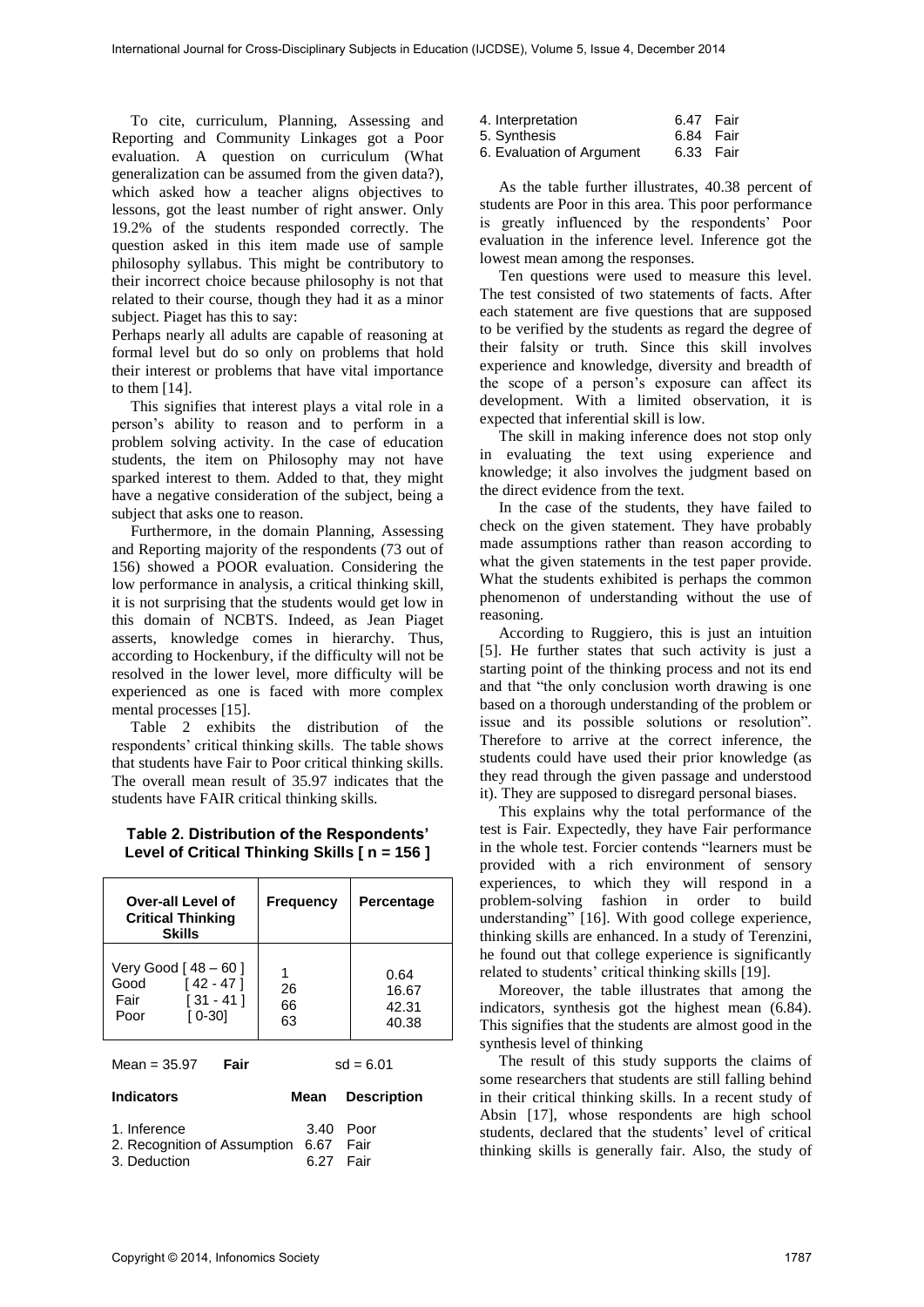Torres, whose respondents are college students, reveal that students have low critical thinking skills [18]. These are just few of the many studies that point to the fact that although critical thinking has long been an issue, it is a demand that persists to be addressed.

This can be supported by the study of Cruce et al. [20]. In their study, they have found out consistent evidence that the principles of good practices have positive impact on the cognitive development, learning orientations, and educational aspiration of students

## **Table 3. Results of Simple Linear Regression Analysis between the Students' Evaluation of NCBTS and Their Level of Critical Thinking Skills**

| Independent<br>Variable       | Regression<br><b>Coefficient</b> | Value | Probability            | R   |
|-------------------------------|----------------------------------|-------|------------------------|-----|
| Evaluation of<br><b>NCBTS</b> | 0.78                             | 8.21  | $8.15 \times 10^{-14}$ | $*$ |

Constant:  $23.81$  F – value :  $67.46**$ <br>R :  $0.55$  Significance Level :  $8.15 \times 1$ 

Significance Level : 8.15 x 10<sup>-14</sup>

 $R^2$ : 0.30

Table 3 exhibits the result of simple linear regression analysis taking the students' evaluation of NCBTS as an independent variable and their level of critical thinking skills as the dependent variable to show the degree of the influence one affects the other.

The result reveals that the two variables have a highly significant positive effect  $(r = 0.55)$  on each other. This denotes that the higher the level of NCBTS students, the higher is the level of their critical thinking skills. The coefficient of determination  $(r2) = 0.30$  denotes that only 30 percent of the difference on the level of critical thinking skills is being explained by the level of NCBTS learned and 70 percent can be explained by other factors.

The regression model  $\hat{y} = 23.81 \pm 0.78x$  indicates that the coefficient of a or the y intercept is 23.81 .This means that when the level of NCBTS learned is 0, the level of critical thinking skills acquired is 23.81. However, this prediction is not credible because the scores of the students in NCBTS is between 7 to 24.

The coefficient of b is 0.78. This means that for every change in NCBTS learned, the level critical thinking skills changes by 0.78 point. The null hypothesis is rejected because the test of significance shows a highly positive linear relationship between the level of NCBTS learned and the level of critical

thinking skills acquired. This further indicates that the higher the level of NCBTS learning, the greater is the level of critical thinking skills.

## **6. Conclusions and Implications**

 Education formation is very important to the development of critical thinking skills of students. Through a formation that is holistic like the NCBTS, various forms of thinking and strategies provide opportunities where students develop their cognitive abilities. Through the students' exposure to the different domains in NCBTS, they gradually assimilate new knowledge and accommodate them in order to carry out their daily experience. This is best referred to as formation because students do not use only their knowledge but their attitude and habit in situations given to them.

There appears a significant relation of NCBTS to critical thinking in that the mental activities entailed by the domains of the NCBTS poses a great influence on the critical thinking skills of students. The skills and knowledge acquired from the understanding and practice of these domains contribute to the development of thinking process which proceeds from simple to complex. Once they are habitually used, they form into higher level until they reach the formal operational stage, the highest form of thinking a man can reach, according to Piaget.

## **7. References**

[1] Hernon, P., et al. (2006). Revisiting Outcomes ssessment in Higher Education. USA: Libraries Unlimited.

[2] Teacher Education Council (2009). Experiential Learning Courses Handbook, Philippines: Teacher Education Council, Department of Education.

[3] Elder, L. and Paul, R., (2009). Critical Thinking: A Stage Theory Of Critical Thinking: Part II. Common Ground Journal

v7n1www.insightassessment.com/pdffiles/what&why2009 .pdf. Retrieved February 13, 2011 from EBSCO

[4] Slavin, R. E., (2000). Educational Psychology (6th edition). Boston: Allyn and Bacon

[5] Ruggiero, V. R., (2001).Beyond Feelings-A Guide to Critical thinking (6th edition). USA: Mayfield Publishing Company

[6] Trochim, W. M. K., (2006). Deductive and Inductive Reasoning. Retrieved from

http://www.socialresearchmethods.net/kb/dedind.php

[7] Facione, P., (2009). "Critical Thinking: What It Is and Why It Counts. Pearson Education.

http://www.insightassessment.com/pdf\_files/what&why20 09.pdf